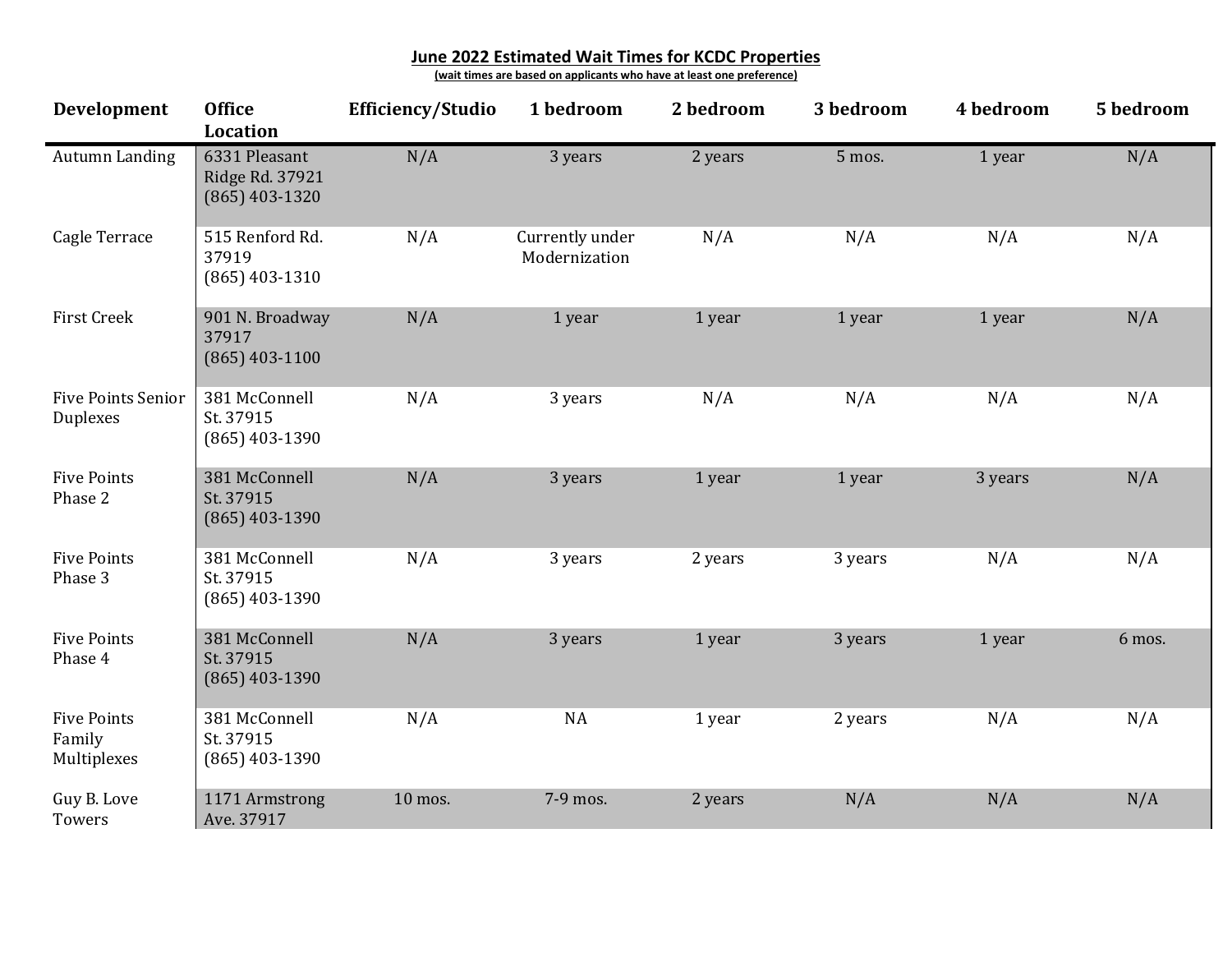|                         | $(865)$ 403-1360                                         |                          |           |            |            |                  |                  |  |
|-------------------------|----------------------------------------------------------|--------------------------|-----------|------------|------------|------------------|------------------|--|
| Development             | <b>Office</b><br>Location                                | <b>Efficiency/Studio</b> | 1 Bedroom | 2 Bedroom  | 3 Bedroom  | <b>4 Bedroom</b> | <b>5 Bedroom</b> |  |
| Isabella Towers         | 1515 Isabella<br><b>Circle 37915</b><br>$(865)$ 403-1340 | 6-12 mos.                | 6-12 mos. | N/A        | N/A        | N/A              | N/A              |  |
| Lonsdale Homes          | 2020 Minnesota<br>Ave. 37921<br>$(865)$ 403-1350         | N/A                      | 3 years   | 8-12 mos.  | 1 year     | 3 years          | N/A              |  |
| Mechanicsville          | 2020 Minnesota<br>Ave. 37921<br>$(865)$ 403-1350         | N/A                      | N/A       | 1 year     | 3 years    | N/A              | N/A              |  |
| Montgomery<br>Village   | 4530 Joe Lewis<br>Rd. 37920<br>$(865)$ 403-1380          | N/A                      | 1 year    | 7 mos.     | 10-12 mos. | 10 mos.          | 5-10 mos.        |  |
| Nature's Cove           | 2639 Bakertown<br>Rd. 37931<br>$(865)$ 403-1422          | N/A                      | 1 year    | 7-12 mos.  | 6-12 mos.  | 3 years          | N/A              |  |
| Northgate<br>Terrace    | 4301 Whittle<br>Springs Rd.<br>37917<br>$(865)$ 403-1400 | $2-9$ mos.               | 3 years   | N/A        | N/A        | N/A              | N/A              |  |
| North Ridge<br>Crossing | 712 Breda Dr.<br>37918<br>$(865)$ 403-1320               | N/A                      | 3 years   | 10-12 mos. | 1 year     | 3 years          | 3 years          |  |
| Passport                | 317 McConnell<br>St. 37915                               | N/A                      | N/A       | 4-6 mos.   | 1 year     | 2 years          | N/A              |  |